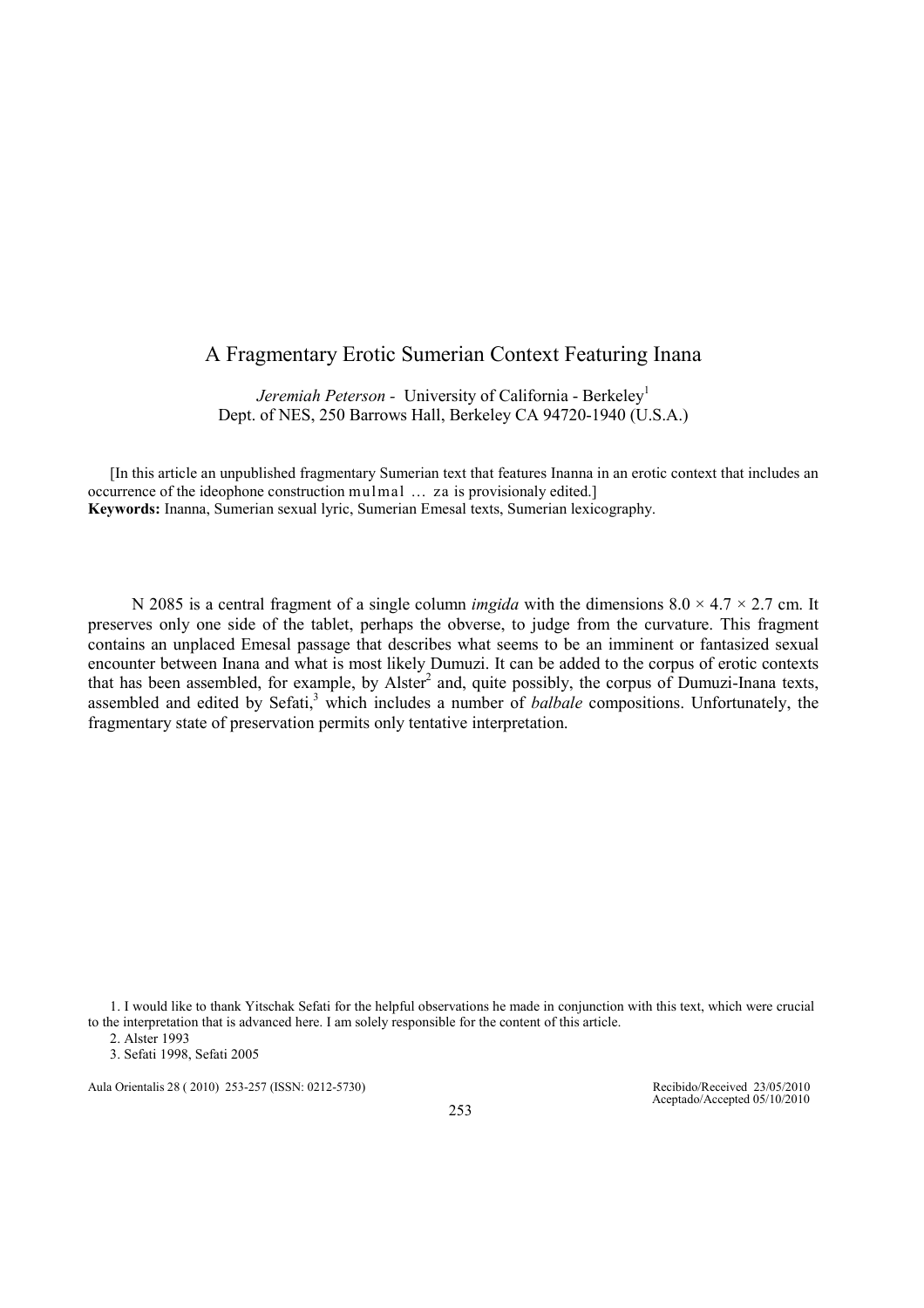



 $1')$  [...]-za nu?-e- $x$  [...]  $2')$  [... z]a du<sub>5</sub>-mu-[...]  $3')$ [...]  $x'$ -za da-aĝ<sub>2</sub>- $x'$ -[...] 4')  $[...]$  u<sub>5</sub> du<sub>5</sub>-mu-r[i? ...]  $5'$ ) [... Ga]-ša-an-na du<sub>5</sub>-mu-ri-[...] 6') [...]-za du<sub>5</sub>-mu-ra-an-[...]  $7')$ [...]  $x^{-4}$  me-e du<sub>5</sub>-mu-ni-[...]  $8'$ ) [...]  $x'$  hal-hal de<sub>3</sub>-em<sub>3</sub>-m[a<sub>3</sub> ...] 9')  $[...]^{r}$ x<sup>-</sup> si de<sub>3</sub>-em<sub>3</sub>-ma<sub>3</sub>-ni- $[...$  sa<sub>2</sub>?]  $10$ <sup>'</sup>) [...]  $x$ <sup>'</sup> gaba-za a mul-ma-al de<sub>3</sub>-em<sub>3</sub>-[ma<sub>3</sub>-ni...za]  $11')$ [...]  $x'$  šag<sub>4</sub> sug<sub>4</sub>-za #i-li de<sub>3</sub>-em<sub>3</sub>-ma<sub>3</sub>-[...] 12') [...] ki u<sub>3</sub>-mu-un n[u<sub>2</sub> ...]  $13')$ [... Ga]-ša-an-na h[i]-li gur<sub>3</sub>-<sup>[</sup>ru<sup>]</sup>[...]  $14^{\circ}$ [...] gal<sub>4</sub>-<sup>[</sup>la<sup>]</sup>-za <sup>[-</sup>lal<sub>3</sub>] šu ha-ba-ni-[...]  $15'$ ) [...] edin-na en-ne<sub>2</sub>  $x'[$  ...]

4. This sign, the first half of which is missing, appears to be either the SAG or KA sign or a derivative.

Aula Orientalis 28, (2010) 253-257 (ISSN: 0212-5730)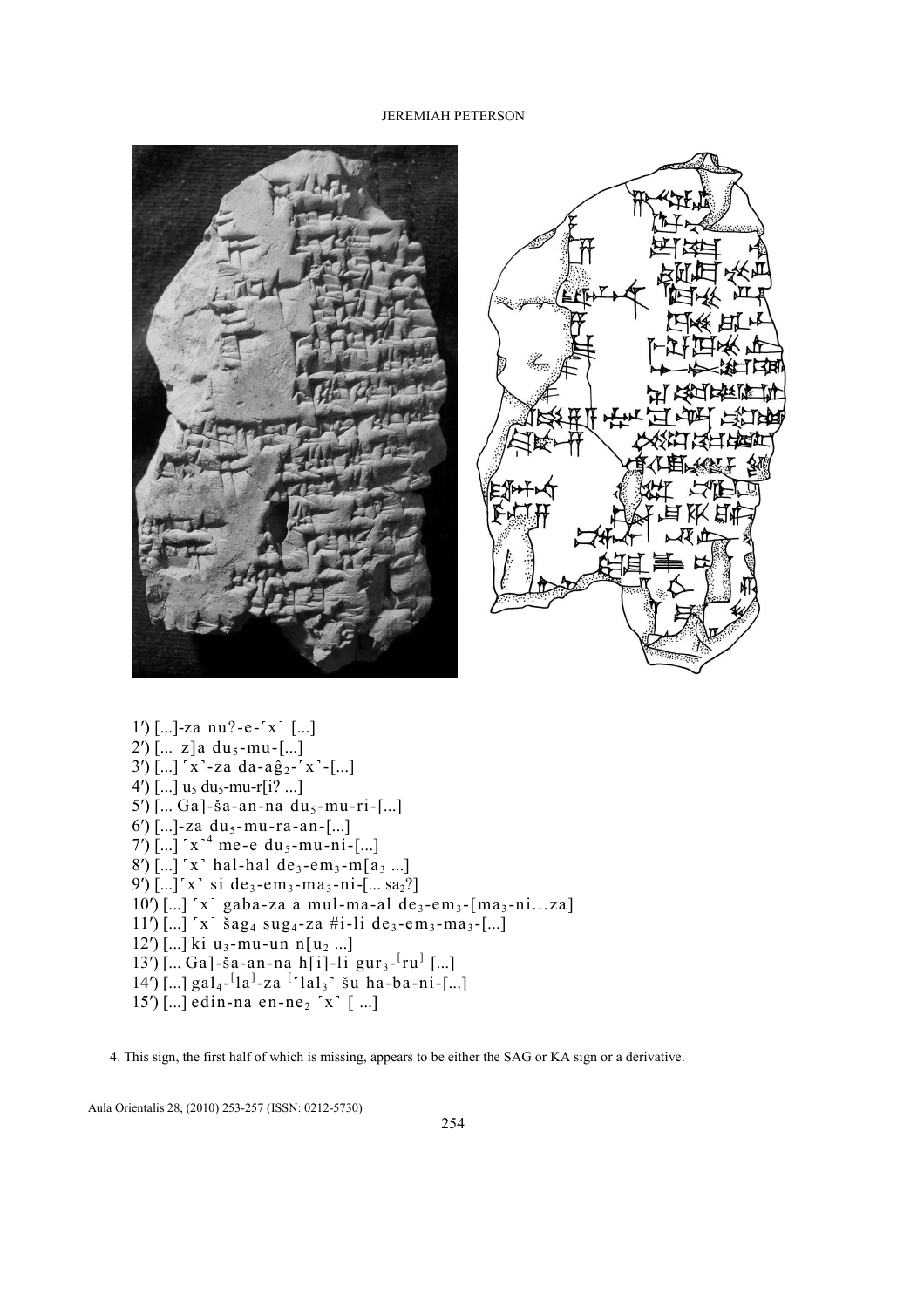```
16') [...] gal<sub>4</sub>-la-še<sub>3</sub> x<sup>'</sup> [...]
17') [...] NI x' [...]x'x'2\% x'x' [...]
18' \lceil ... \rceil x \rceil x \rceil \lceil ... \rceil19') \left[...\right] \left[x\right] \left[...\right]1') ... on your ...
2ʹ) May ... on your ... 
3ʹ) May ... on your ... 
4ʹ) May ... oil ... 
5ʹ) May Inana ... 
6') May ... on your ...
7ʹ) May I ... 
8ʹ) May ... 
9ʹ) May ... be done properly(?) 
10ʹ) ... may water(?) splash(?) against your chest 
11<sup>'</sup>) ... on your bare breast, may allure ...
12ʹ) ... where the lord lies ... 
13<sup>'</sup>) ... Inana, filled with allure ...
14ʹ) May he ... honey on your vulva
15') ... in/of the steppe, the lord ...
16') ... towards the vulva ...
17') ...
18') ...
19') ...
```
**Commentary** 

1ʹ) It is initially logical to assume that the ZA sign in this line reflects the second person singular possessive suffix + the locative (zu.a), as it does elsewhere in this fragmentary passage. However, the ZA sign is not written in proximity to the noun or nominal phrase that it would modify, which would not be generally anticipated.

10ʹ) The presence of the lexeme /a/, "water, sperm" is assumed to be present here instead of the use of the grapheme A to lengthen the preceding vowel.

This line constitutes another occurrence of the ideophone construction /mulmal/ ... za, for which see Civil (1966: 120) and Black (2003: 49-50). The basic meaning, although somewhat elusive, may be "to make a swishing/rustling sound," and elsewhere can involve corporeal contact, as it clearly does here. Perhaps the most comparable occurrence is found in the *širnamšub* to Ninisina (Ninisina B) line  $15<sup>5</sup>$ where the ideophone construction appears to describe the application of oils and dairy products to the body of the bathing goddess. This ideophone construction also occurs with the lexeme /a/ with the meaning of "water" in description of Ninlil's barge in Shulgi R 63.<sup>6</sup> The lexeme /a/ can describe both water and semen: thus, this context may involve bathing or perhaps ejaculation onto the chest.

11<sup>'</sup>) The expression  $\frac{2}{3}a_{4}$  sug<sub>4</sub> seems to describe the bare female torso in several contexts,<sup>7</sup>

Aula Orientalis 28 (2010) 253-257 (ISSN: 0212-5730)

<sup>5.</sup> Cohen 1975: 601

<sup>6.</sup> Klein 1990: 106

<sup>7.</sup> For a discussion of this term, see Peterson 2007: 582-582.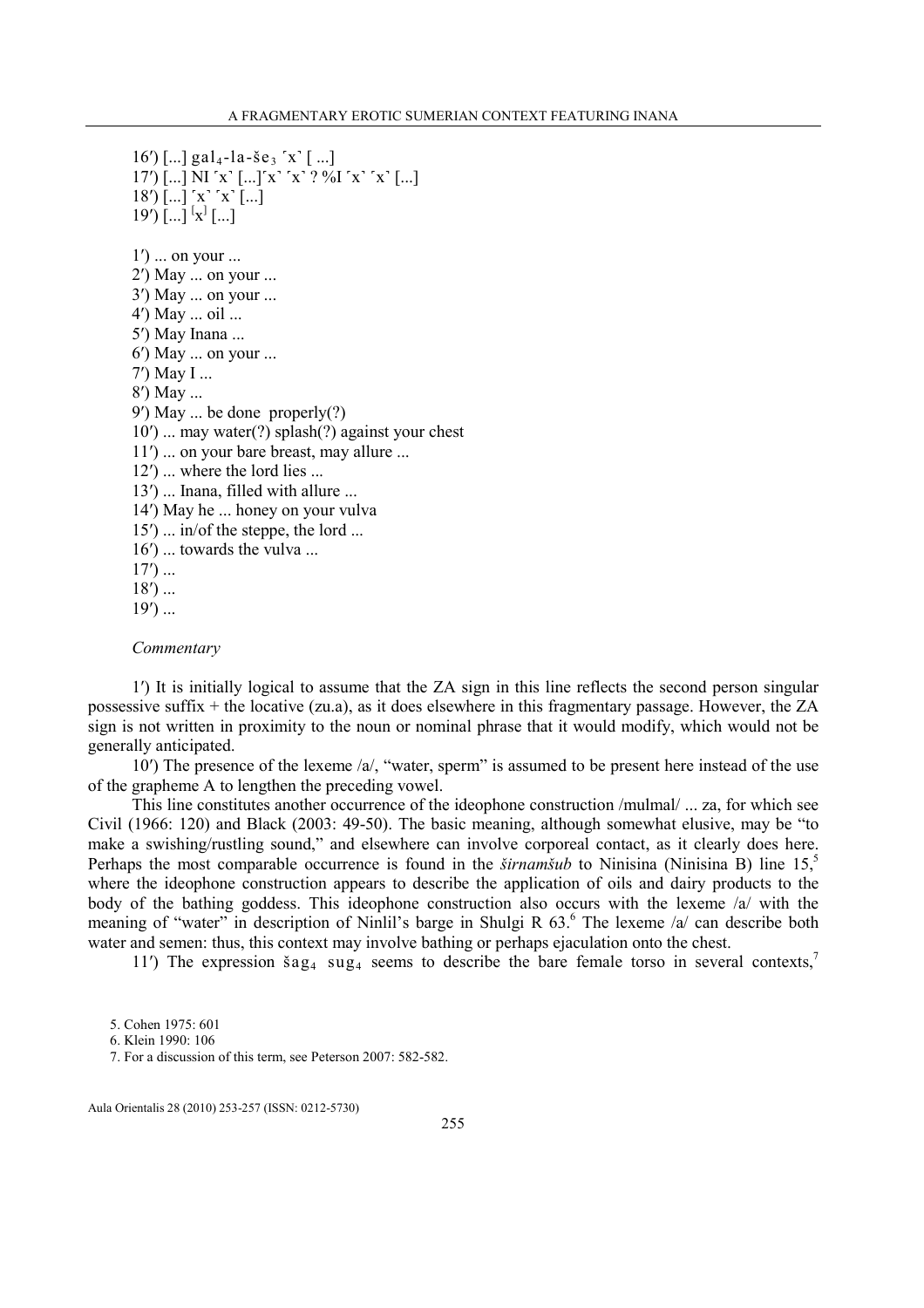including Nanše A 203, $^8$  one version of Inana H, $^9$  and the unpublished Dumuzi-Inana hymnic fragment N 1365 rev 4'.

 $12'$ ) I assume that the Emesal word u<sub>3</sub>-mu-un occurs here as opposed to a prefix chain including the prefix of anteriority  $u_3$ .

14ʹ) In this line, the modal prefix is rendered here in the Emegir dialect in contrast to the use of the Emesal modal in the preceding lines. This could reflect a shift from a female to male speaker.

As Civil has recently noted, the exact referent of the various Sumerian terms that pertain to female genitalia and whether the clitoris, vagina and vulva were lexemically distinguished is unclear.<sup>10</sup>

Honey or syrup  $(\mathrm{la} \mathbf{l}_3)$  occurs frequently elsewhere in erotic contexts, often in conjunction with the bed or bedchamber, as in Dumuzi-Inana D  $11$ ,<sup>11</sup> Dumuzi-Inana  $F_1$   $2^{12}$  as well as  $\text{Su-Sin } B$  10-11.<sup>13</sup> It frequently occurs in these contexts with the modifier hab<sub>2</sub>, which clearly describes a foodstuff in contexts such as the Marriage of Enlil and Sud 116 and Summer and Winter 98.<sup>14</sup> Honey is also utilized to describe the quality of allure (hi-li) as possessed by the bridegroom (mu-ti-in) in  $\text{\r{S}}u\text{-S}\hat{\text{S}}n$  B 2 and 4.<sup>15</sup> The epithet lu<sub>2</sub> lal<sub>3</sub>, "honey man," describes Inana's lover in Dumuzi-Inana E 5-8, where the lover's extremities (šu- $\hat{g}$ ir<sub>3</sub>,  $a_2$ -šu- $\hat{g}$ ir<sub>3</sub>) are further described adjectivally as "honey." In Šu-Sîn B 27,<sup>16</sup> the female lover wishes that Šu-Sîn would touch "your place (that is) sweet like honey" (ki lal<sub>3</sub>-gin<sub>7</sub> ze<sub>2</sub>-ba-zu šu nu-ušmu-e-tag-ge). Although, as Sefati notes, this line clearly reflects a euphemistic description of sexual foreplay, it is not entirely clear whether this constitutes a reference to the genitals. In this context, however, honey is unequivocally involved with the vulva, perhaps in description of a vaginal secretion or, given the fact that Inana's vulva is the indirect object of this action, the male ejaculation.

The restoration of the root of the apparent compound verb with the nominal component šu is uncertain. Compare, however, the context of Dumuzi-Inana W 39,<sup>17</sup> where, depending on the interpretation of the compound verb šu ... gur, Dumuzi either applies (thus Sefati) or gathers (thus Civil) milk and honey via the compound verb šu ... gur prior to embracing Inana.

15ʹ) The term edin, "steppe," may involve an epithet or a rendezvous for the two lovers. It is also possible that the phrase  $\frac{\hat{g}i\hat{s}}{i}$ kiri<sub>6</sub>.  $\hat{g}i_6$ -edin-na is to be restored here, which has the potential meaning of "deep shade" and occurs in the erotic metaphor utilized by Inana to describe her lover in Dumuzi-Inana E  $2^{18}$  The hi<sub>6</sub>-edin-na also occurs Dumuzi-Inana I 1-6,<sup>19</sup> but as Sefati notes, the context seems to involve prestige of birth as opposed to eroticism.

9. ROM 721 line 19/UM 29-15-560 + CBS 13915 + N 3156 obv. 10'-11' (Sjöberg 1977: 18-19)

10. Civil 2006: 58. Note that the lexeme gal<sub>4</sub> is used to describe part of the ear in the entry gal<sub>4</sub>-la ĝeštug<sub>2</sub>-ĝu<sub>10</sub> of Ugu-ĝu<sub>10</sub> 146 (MSL 9: 56), which may possibly be explained by a morphological analogy between the vulva and ear cartilage. Note, however, that Sjöberg (1970: 94) understands this entry to describe the ear canal ("meine Ohrenhöle").

11. Sefati 1998: 152

12. Sefati 1998: 320

13. Alster 1993: 22, Sefati 1998: 353

14. For this term, which is sometimes confused with the lexeme /tahab/ (for which see, for example, Civil 2007: 22) due to the similarity of the spellings ta-hab<sub>1/2</sub> and lal<sub>3</sub> hab<sub>2</sub>, see Civil 1983: 63, Civil 1987: 45, Sefati 1998: 160-161, and Attinger 1993: 718-719, who offers the possible translations "vieux miel" or "miel durci" for  $\text{la}_{13} \text{ hab}_{2}$ .

15. Sefati 1998: 354

16. Sefati 1998: 354

17. Civil 1987: 39, Sefati 1998: 262

18. Sefati 1998: 165, 168. For the reading  $\hat{g}i_6$ -edin-na with the meaning of "deep shade," see Civil 1983: 4 n. 9.

19. Sefati 1998: 194. See also Rubio 2001: 273.

Aula Orientalis 28, (2010) 253-257 (ISSN: 0212-5730)

<sup>8.</sup> Heimpel 1981: 94-95